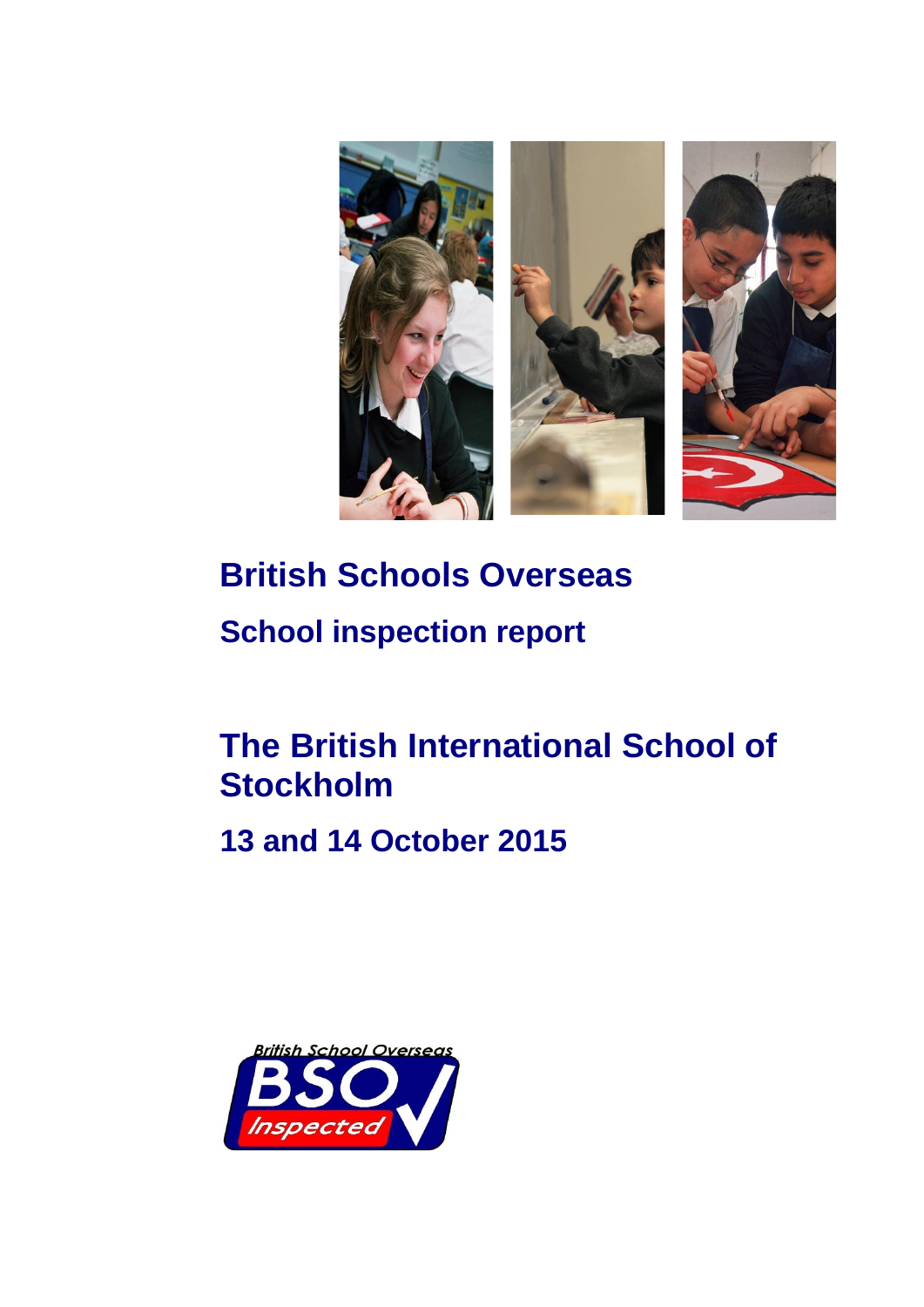

# Issue and revision record

| <b>Revision</b> | <b>Date</b> | <b>Originator</b> | <b>Checker</b> | <b>Approver</b> | <b>Description</b>     |
|-----------------|-------------|-------------------|----------------|-----------------|------------------------|
|                 |             |                   |                |                 |                        |
|                 |             |                   |                |                 |                        |
|                 |             |                   |                |                 |                        |
| $\mathbf{1}$    | 19/10/2015  | <b>BRO</b>        | FG             |                 | Draft                  |
|                 |             |                   |                |                 |                        |
| 2               | 2/11/15     | <b>BRO</b>        | FG             | <b>CDH</b>      | Draft for school       |
|                 |             |                   |                |                 |                        |
|                 |             |                   |                |                 |                        |
| 3               | 13/11/2015  | <b>BRO</b>        | FG             |                 | Final Report Published |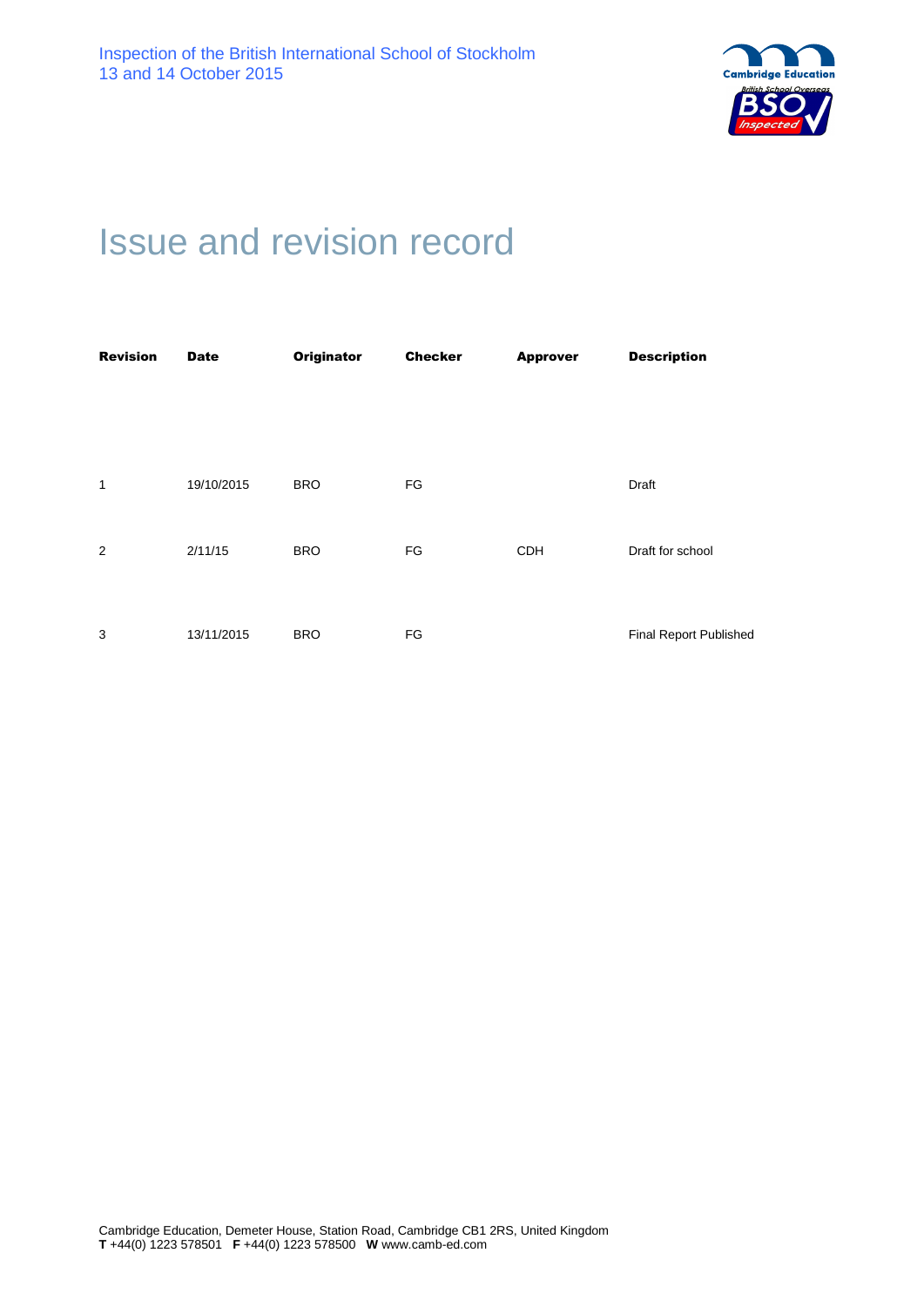

This document has been prepared for the titled project or named part thereof and should not be relied upon or used for any other project without an independent check being carried out as to its suitability and prior written authority of Cambridge Education Limited being obtained. Cambridge Education Limited accepts no responsibility or liability for the consequences of this document being used for a purpose other than the purposes for which it was commissioned. Any person using or relying on the document for such other purpose agrees, and will by such use

to indemnify Cambridge Education Limited for all loss or damage resulting therefrom. Cambridge Education Limited accepts no responsibility or liability for this document to any party other than the person by whom it was commissioned.

To the extent that this report is based on information supplied by other parties, Cambridge Education Limited accepts no liability for any loss or damage suffered by the client, whether contractual or tortious, stemming from any conclusions based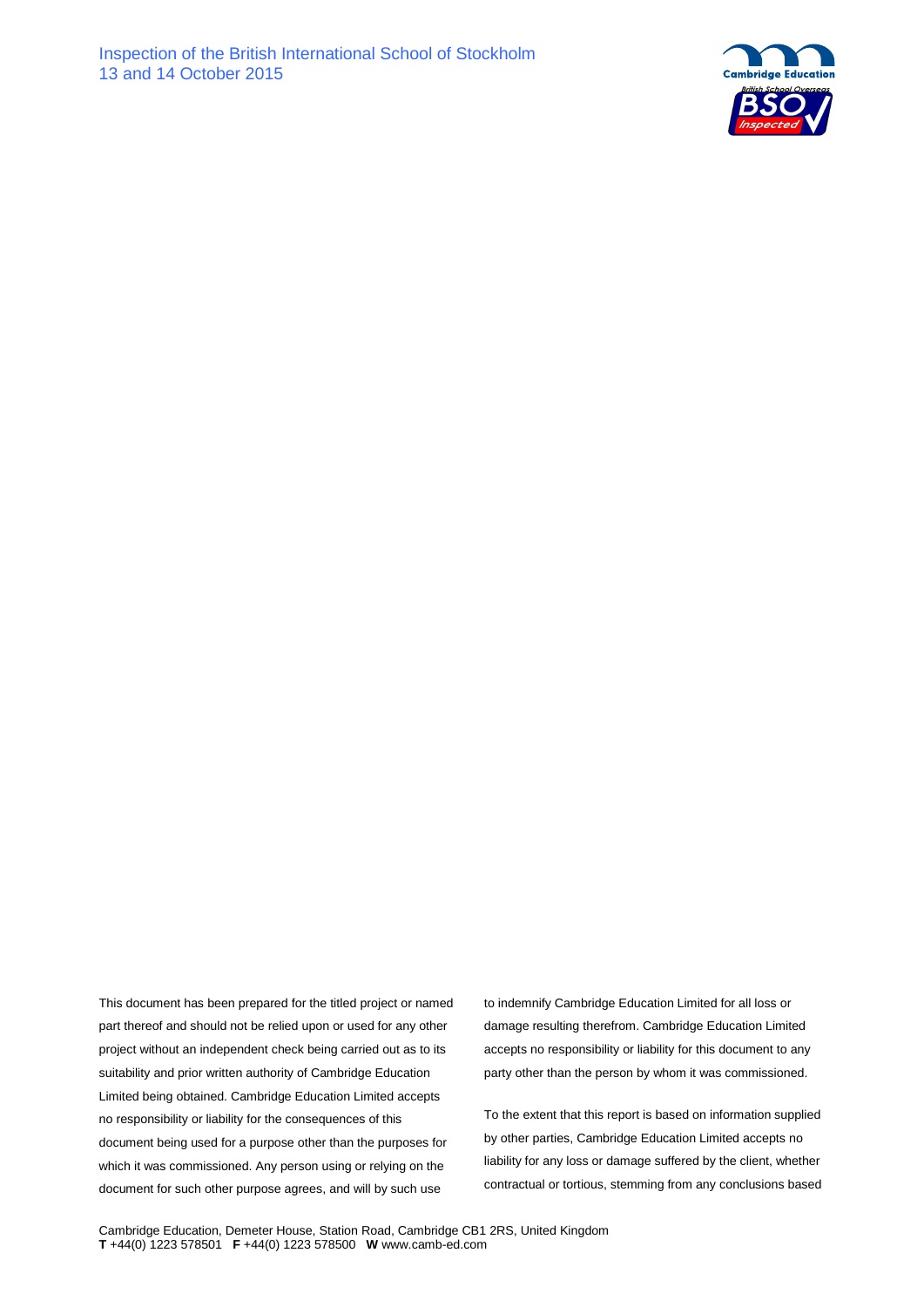

# **Contents**

| <b>Title</b>                                                     | Page |
|------------------------------------------------------------------|------|
|                                                                  |      |
|                                                                  |      |
|                                                                  |      |
|                                                                  |      |
|                                                                  |      |
|                                                                  |      |
|                                                                  |      |
|                                                                  |      |
| The spiritual, moral, social and cultural development of pupils6 |      |
|                                                                  |      |
|                                                                  |      |
|                                                                  |      |
|                                                                  |      |
|                                                                  |      |
|                                                                  |      |
|                                                                  |      |
|                                                                  |      |
|                                                                  |      |
|                                                                  |      |
|                                                                  |      |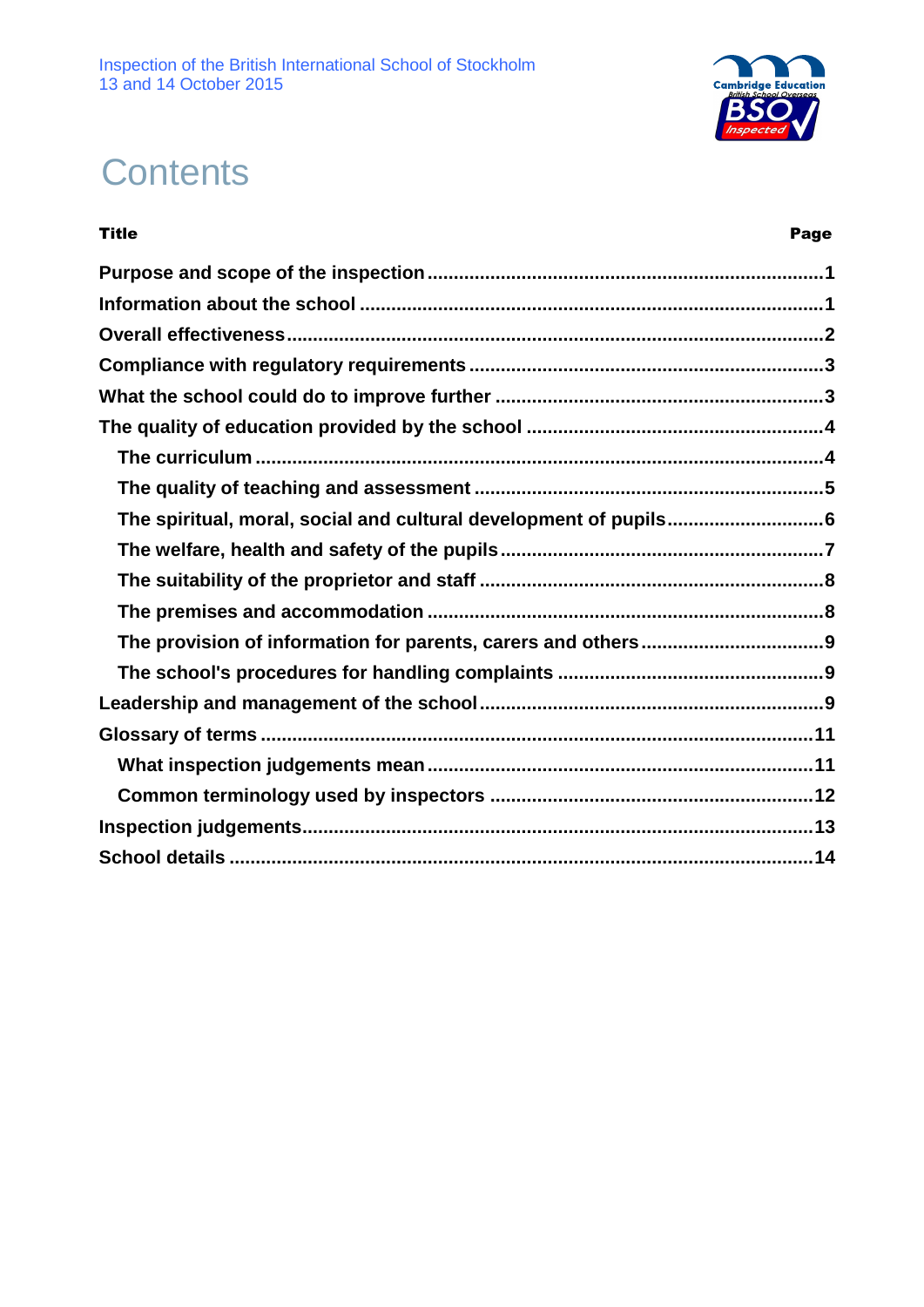

## **Purpose and scope of the inspection**

- Two inspectors carried out this inspection. The inspectors visited 28 lessons, parts of lessons or small groups and held meetings with staff and pupils. The school's assessment information, schemes of work, policies, the school improvement plan and the school's self-review were examined.
- Inspectors used the Department for Education standards for the inspection of British schools overseas. The purpose of the inspection is to provide information to parents, teachers, senior managers and the school's Board of Governors on the overall effectiveness of the school and the standard of education. Cambridge Education reports to the Department for Education (DfE) on the extent to which schools meet the relevant standards for British schools overseas as follows:
	- the quality of education provided by the school (curriculum, teaching and assessment)
	- the spiritual, moral, social and cultural development of students
	- the welfare, health and safety of the students
	- the suitability of the proprietor and staff
	- the premises and accommodation
	- the provision of information for parents, carers and others
	- the school's procedures for handling complaints
	- leadership and management of the school.

#### **The inspection team:**

| <b>Brian Oppenheim</b> | Lead inspector |
|------------------------|----------------|
| Penny Holden           | Team inspector |

# **Information about the school**

 The British International School of Stockholm is a fee-paying school for children aged three to sixteen years. Currently there are 330 pupils at the school from Nursery to Year 9 and the school is expanding each year so that over the next two years it will introduce IGCSE programmes of study. Pupils represent over 40 nationalities and are taught subjects based on the National Curriculum for England and Wales, with the addition of Swedish.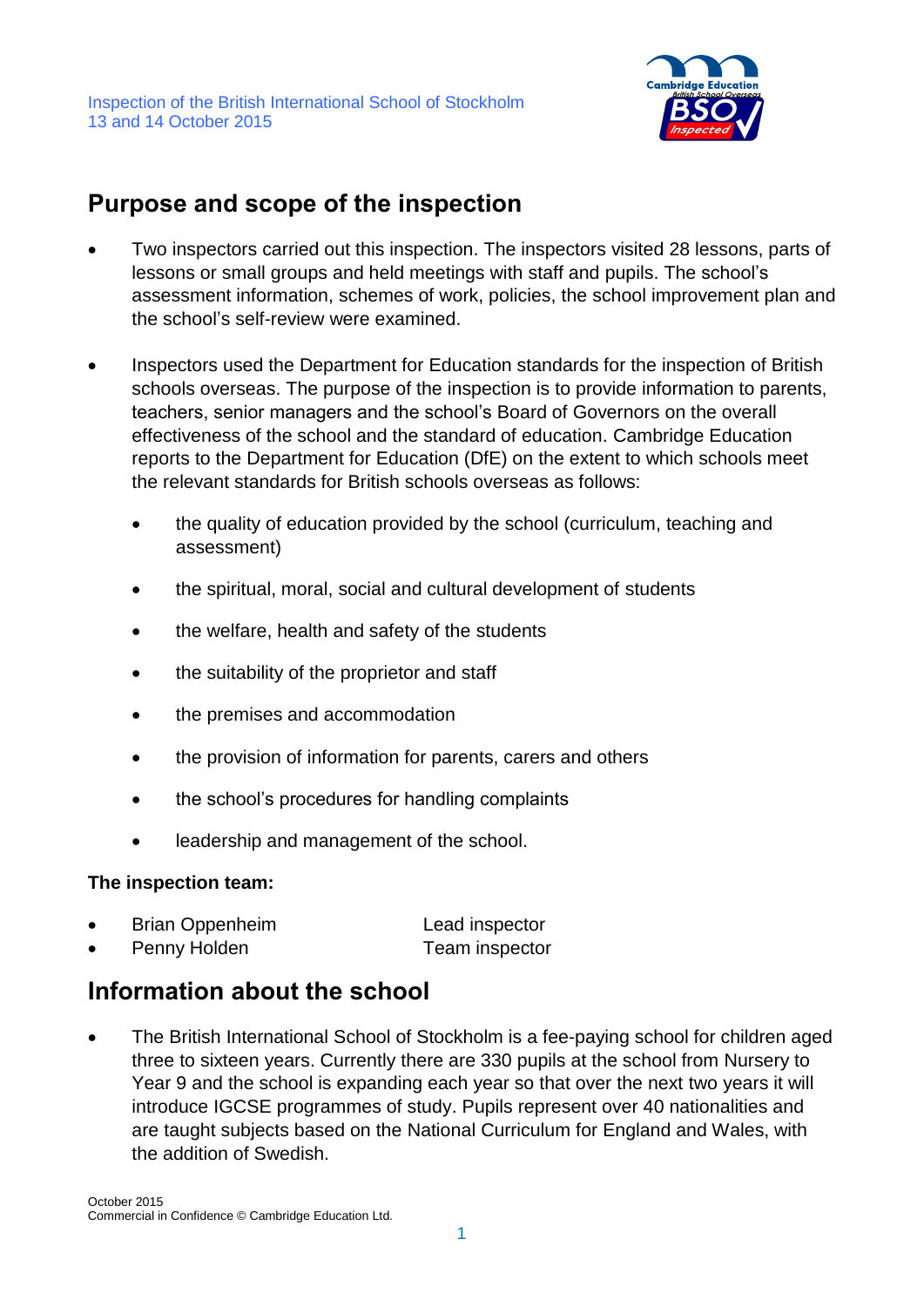

- The school is run by a non-profit making foundation (the Borgen Foundation) and is managed by a Board of Governors that is elected to represent the interests of parents, staff and the local community.
- The British International School of Stockholm was founded in 1980 and moved to its present location in 1985. It was originally called the British Primary School but the word 'primary' was removed when the school expanded in 2014 to include secondary pupils. The secondary school site opened in 2014.

## **Overall effectiveness**

- Pupils at the British International School of Stockholm receive a good education. The school has improved significantly since the last inspection in 2007 and it is now good overall. Some aspects of its work are outstanding.
- The school is led very well and its values are translated effectively into everyday actions that are shared by all staff. Consequently, expectations are high, pupils conduct themselves around the school calmly and sensibly and there is great respect for others. Pupils are very well behaved and treat others with considerable respect. The headteacher and senior leaders provide a strong sense of purpose and middle leaders are increasingly effective in promoting the school's robust focus on learning. As a result, there is a positive culture for learning, and a solid community spirit, through which all pupils are valued.
- The school caters for pupils' spiritual, moral, social and cultural development extremely well. It provides a wide range of opportunities, including after-school activities, visits and the school council, for pupils to develop their personal skills and abilities well. As a result, pupils' personal development is excellent and their very positive attitudes to school have a notable impact on their learning.
- Pupils' academic achievements are good. Many start school with little or no English but make good progress from their starting points to become fluent speakers. This is the case for all pupils regardless of when they join the school. Achievement in mathematics is also good with all pupils, including boys and girls and those from different abilities making significant progress over time. It is confirmed by the school's assessment information and work seen in pupils' books.
- The school promotes the British values of democracy, tolerance and respect for diversity effectively. It currently teaches the National Curriculum for England and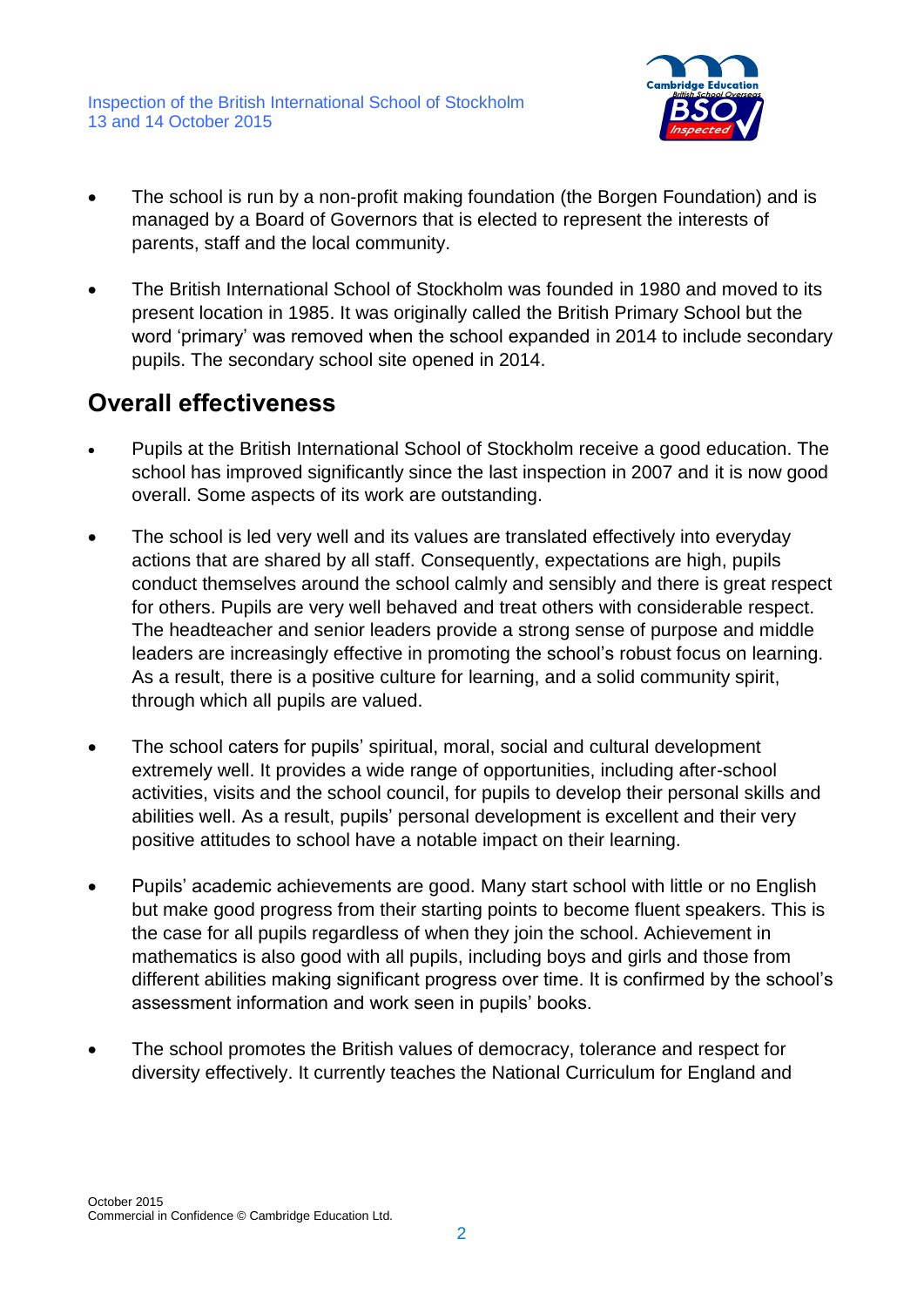

Wales up the age of 14 (Year 9), using a commercial scheme that allows the subjects to be linked, and is developing its curriculum to cater for next year when Year 10 will start their IGCSE courses. The school also teaches Swedish, ensuring that pupils are able to be part of the host country.

- Teaching, learning and assessment are good. There are some features that are outstanding such as the way teachers use their knowledge of their pupils' learning to adapt lessons. Teaching builds effectively on pupils' positive attitudes and work is suitably challenging including for those with special educational needs, lowerachievers and the most able. As a result, pupils' achievements across all subjects are good. In some cases, lessons give too much emphasis on completing tasks rather than promoting learning and this can slow progress. This explains why teaching and progress are not yet outstanding overall.
- The curriculum meets the needs of all pupils effectively and provides a broad range of subjects that covers learning in the creative, technical and aesthetic areas as well as in English, mathematics, science, languages and the humanities. This ensures that pupils are given an understanding of life in modern Britain although the impact of this is not as strong as it could be.
- Pupils' welfare, health and safety is outstanding. Staff know their pupils very well and use this knowledge to meet their needs very effectively. Safeguarding is effective.

## **Compliance with regulatory requirements**

 The British International School of Stockholm meets the requirements for British schools overseas, as laid down by the UK Department for Education, in full. The school promotes British values effectively.

## **What the school could do to improve further**

- While not required by regulations, the school might wish to consider the following points for development.
	- Improve teaching and learning by:
		- making sure that lessons focus on what pupils will learn rather than what they will do
		- continuing to develop teaching expertise and age-appropriate subject knowledge to cater for an all-age school.
	- Improve further the contribution of subject leaders in promoting the values of a British school abroad particularly in relation to pupils' understanding of life in modern Britain.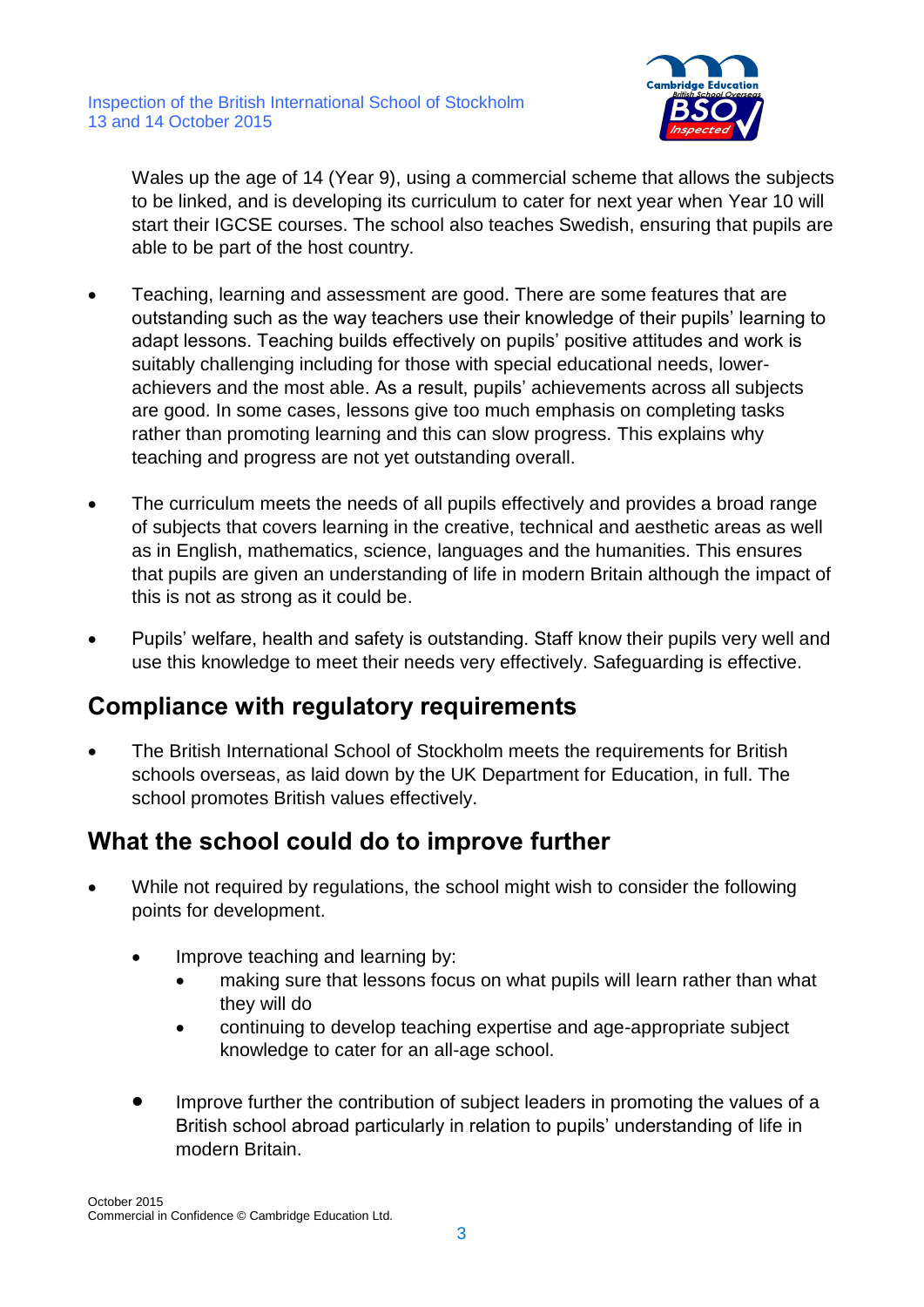

# **The quality of education provided by the school**

#### **The curriculum**

- The curriculum is good overall and provides pupils with a broad, balanced and thought-provoking experience. It follows the National Curriculum for England and Wales, and includes Swedish language lessons so that pupils are given knowledge about life in modern Britain while also being able to be part of the host country. The National Curriculum element has a broadly effective impact on pupils' understanding of life in modern Britain, but it is not as strong as it could be. Pupils understand fully the values of democracy, tolerance and respect but not always in relation to British society.
- The Early Years Foundation Stage (EYFS) curriculum provides a suitable environment for children to develop their skills and make effective progress with their learning. Most of the children who start in the nursery speak little or no English but they make good progress so that they move into Year 1 with sufficient knowledge to access the curriculum. The school's assessment information and observations of learning show that children under five achieve or exceed the expected standards in English.
- The curriculum in Years 1 to 6 follows a commercial "International" scheme that includes a broad variety of subjects and a good balance of experiences that help to meet the needs of pupils effectively. As a result, the curriculum motivates and interests pupils well and ensures that they make good progress with their learning especially in English where starting points are often low. This is a particular strength of the school. Many pupils start school at different times with little or no English language, but because the school places great emphasis on the acquisition of English, and has effective EAL support, very good progress is made.
- In English language, 90% reach expected standards by the end of Year 6 to become fluent speakers.
- In Years 7, 8 and 9, the curriculum builds effectively on the learning in previous years, allowing pupils to deepen their knowledge and understanding, and develop new skills. For example, in science, pupils enjoy carrying out experiments and using their observation skills to predict what might happen. In mathematics, there are some excellent opportunities for pupils to investigate and think for themselves. These experiences have a strong impact on pupils' learning and the school's assessment information, work in books, and lessons show that they are making good progress.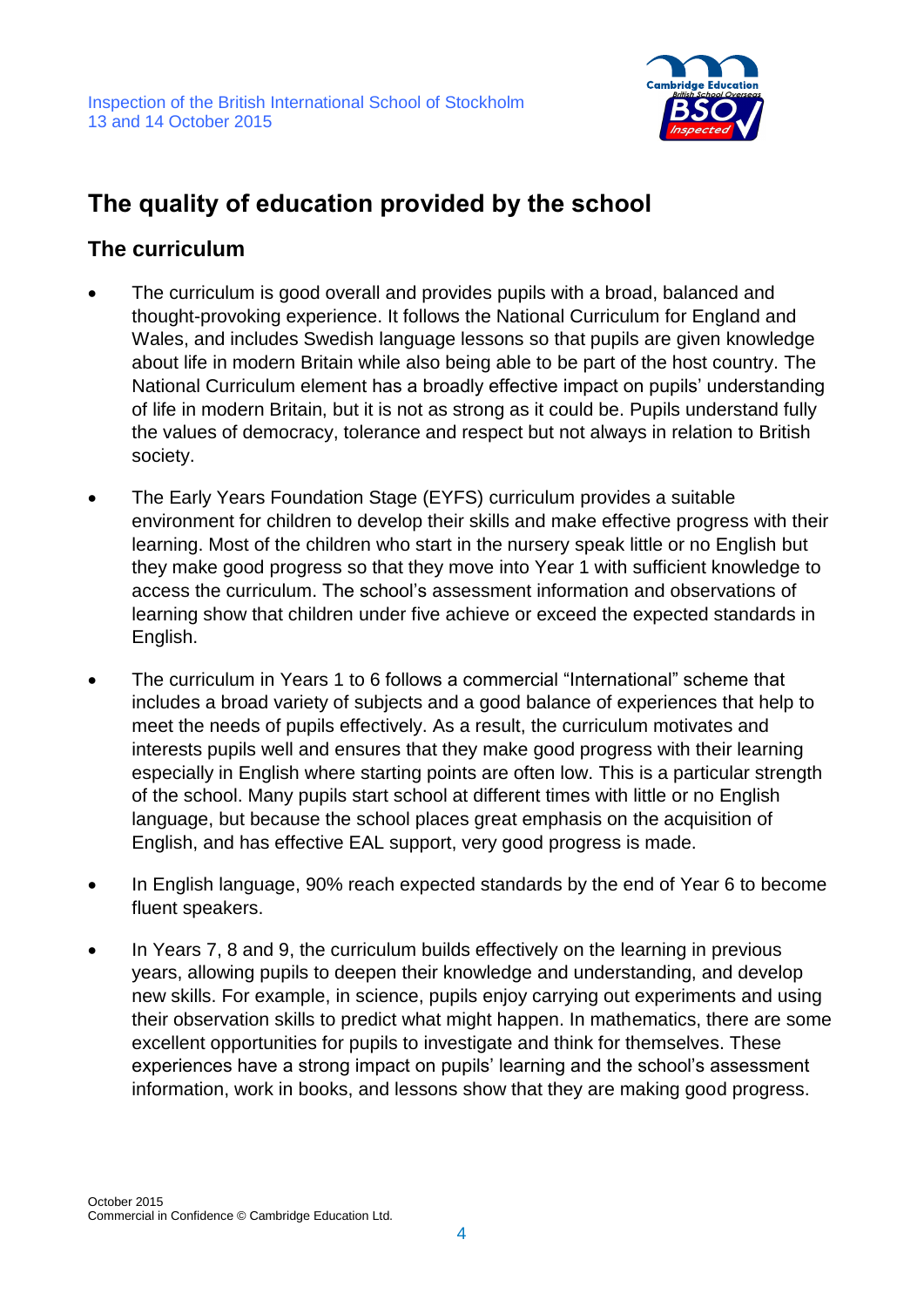

 The range of extra-curricular activities enhances and extends successfully pupils' learning. These are well-attended by pupils who said there are lots of things to do at break, lunch times and after school. These give pupils experiences that enable them to develop their skills in areas that interest them. All those spoken to are learning, or have learnt, a musical instrument and contributed to school events such as the talent show and concerts. These, and other after school activities, contribute most effectively to pupils' overall sense of belonging and well-being.

#### **The quality of teaching and assessment**

- Teaching is good overall and, as a result, pupils make brisk progress from their starting points and learn effectively to reach above average standards. Some teaching is excellent. In mathematics in Key Stage 3, for example, pupils' ability to solve problems independently is very good because teaching inspires them to deepen their knowledge and extend their skills. In English, well thought out activities and high expectations ensure that pupils gain an insight into a range of texts, can write creatively, use punctuation correctly and speak fluently.
- Typically, teaching stretches pupils' thinking well and the work is set at the right level for all in the class. For example, a well-structured music lesson, in which the task was broken down into small steps and pupils' got additional support when needed, ensured that progress was very good. However, sometimes it is not always as effective as it could be because lessons focus on completing tasks or doing an activity and the setting of clear learning outcomes gets pushed into the background. Pupils complete these tasks diligently but do not always extend their learning sufficiently.
- Assessment contributes well to pupils' learning. Regular and accurate marking, together with clear guidance about how to improve means that pupils know what they need to do to improve their work. In English, for example, marking is used very well to give pupils information about how well they are doing and what they need to do to improve. The evidence from pupils' books shows that this is having a significant impact on learning and explains why progress is good.
- Pupils' positive attitudes to learning have a strong impact on their learning. They respond well to their teachers, enjoy their work a great deal and are keen to do well. This is because teachers have very good relationships with their classes and show pupils a high degree of respect. These strong relationships, and the high expectations of teachers, help to establish a positive climate on both sites of the school. It is a climate that both respects pupils as individuals and promotes their learning effectively.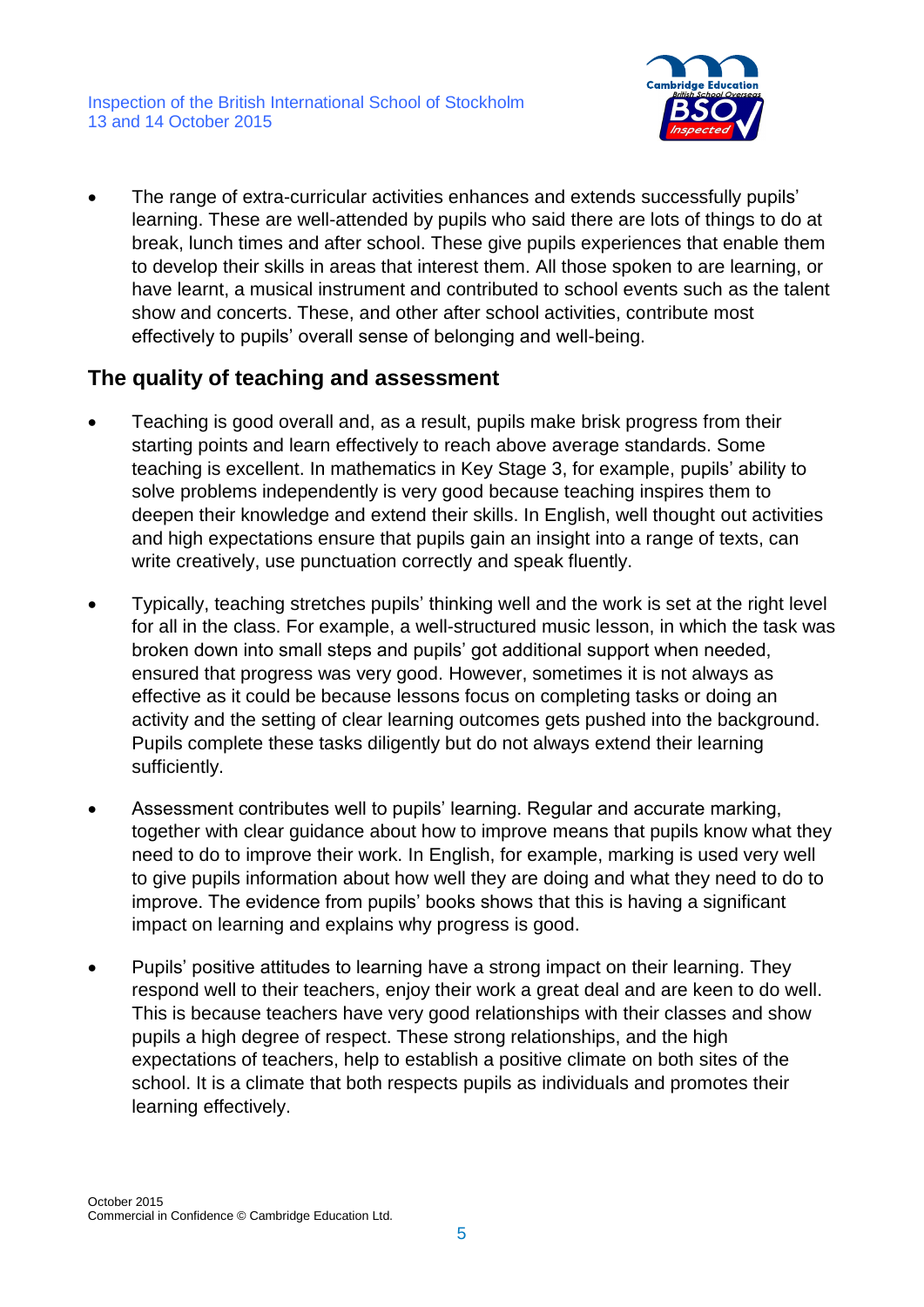

- Pupils with disabilities or special educational needs are catered for well. Teaching assistants provide some very good support and make a strong contribution to pupils' learning. Typically, teaching assistants play an important role in lessons and understand the needs of pupils with specific needs well. They work closely with teachers to enhance and extend learning, often intervening to ensure that no one is left behind.
- Literacy and numeracy are taught effectively and the school's assessment information shows that all pupils, from a wide range of starting points, make at least good progress overall. In both English and mathematics there are examples of excellent teaching and learning where pupils are challenged by open-ended questions that successfully encourage them to think and solve problems for themselves. In a mathematics lesson, for example, the very positive climate for learning and the quality of individual support meant that pupils were not only highly motivated and fully-engaged, they were also being pushed to think hard. As a result, pupils developed their skills and understanding very well.
- Pupils say that one of the positive characterises about the school is that, although they come from a wide range of backgrounds, they all speak one common language, English. Those that started school half way through the year are clear that they have made good progress with their English and mathematical skills and that this contributed to their enjoyment of school. The ability of pupils to talk fluently to inspectors confirms the progress they make with their English language skills.
- Teachers know their pupils well and have a secure and confident knowledge of their subjects and age groups. They use this knowledge most effectively to adapt their lessons to the needs of pupils, for example by changing their plans to ensure that a particular topic is consolidated or by deepening understanding. This is the case for all subjects.

#### **The spiritual, moral, social and cultural development of pupils**

- Pupils' extremely positive attitudes to school and learning are a consistent theme that runs through the school whether it is lessons or around the buildings. These attitudes have a very significant impact on their personal and academic achievement and ensure that their spiritual, moral, social and cultural development is outstanding. Typically, in lessons, pupils made good, and sometimes excellent, progress with their learning because of the very strong relationships that create an excellent climate for learning.
- The school promotes pupils' social and moral development very well. Pupils show tolerance and respect towards others, and their teachers, and this ensures a strong sense of community. Pupils conduct themselves well and are polite, well-mannered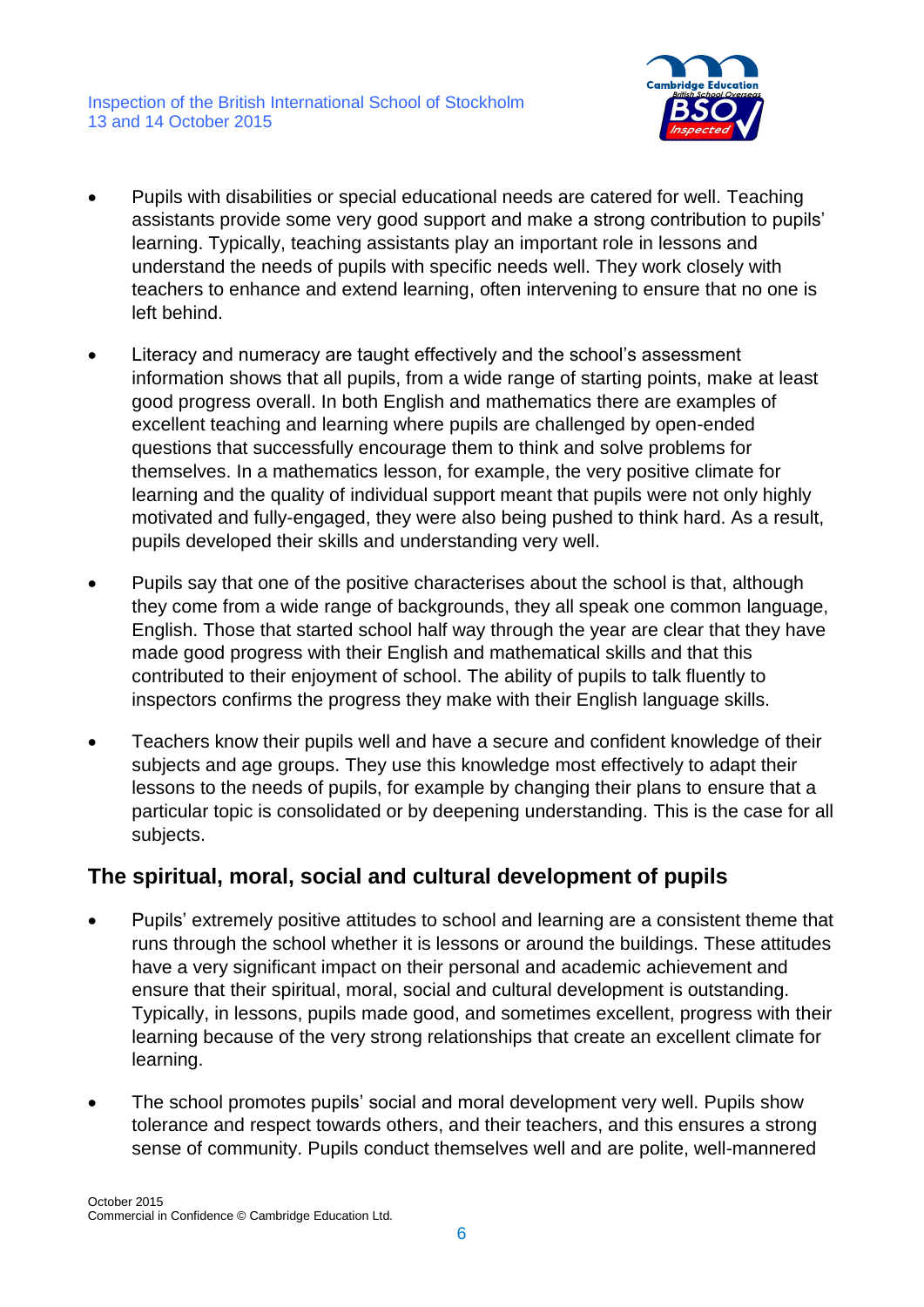

and welcoming to visitors. They understand the difference between right and wrong and take responsibility. Pupils' behaviour is excellent and as a result, there is little disruption in lessons.

- Pupils value the school council and are proud of the contribution they make to running the school. For example, they were quick to tell inspectors that they had helped to improve school lunches.
- The curriculum is used well to promote pupils' spiritual and cultural development effectively. The International curriculum used by the school means that there is range of opportunities for pupils in all year groups to develop an understanding of other cultures and beliefs. For example, the curriculum's thematic approach is used well to explore ideas from a wide range of cultures and traditions. These opportunities help pupils to develop their personal skills extremely well.
- The British values of democracy, respect for others and tolerance are promoted effectively through the school's curriculum and its positive, and unique culture. A particular characteristic of this culture is the way in which British values are promoted within an international context. Pupils gain a broadly secure understanding of life in modern Britain while being able to appreciate how this fits into their own and the host country's values and culture. This understanding is not as strong as it could be but does add to pupils' sense of themselves and others well.

#### **The welfare, health and safety of the pupils**

- The school's provision for pupils' welfare, health and safety is outstanding. Clear policies that are implemented effectively, the detailed knowledge that staff have of pupils and close links with parents all contribute to ensuring that pupils' welfare, health and safety are all high priority. The very positive relationships that all staff, teaching and support staff, have with pupils ensure that children are extremely well cared for. As a result of the emphasis given to personal and academic development, pupils make good progress with their learning.
- Very close attention is paid to safeguarding, health and safety and there are robust systems and policies in place to ensure the welfare of all pupils. These policies are implemented effectively, for example in relation to visits, fire safety, first aid and supervision. In both buildings there are secure fire safety procedures and systems that conform to Swedish requirements. The school provides a safe and secure environment very successfully.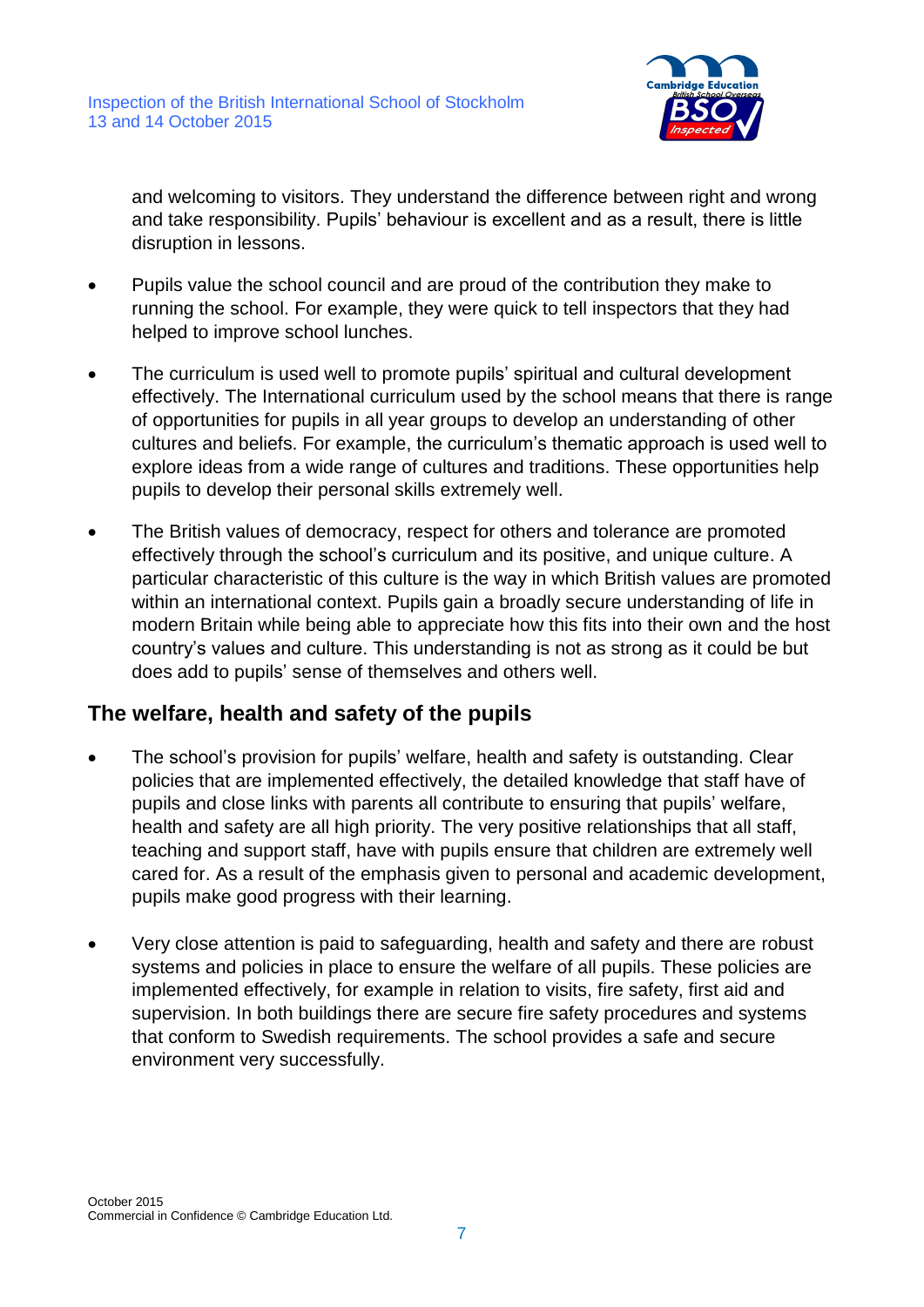

- Pupils say that there is no bullying and they cite this as one of the positive things about the school. They also say that behaviour is "good" and that no one disrupts lessons. Everyone in the school is very friendly and teachers "give you good advice". They feel safe at school; know about internet safety and who to go to if they have a problem.
- Pupils with special educational needs are supported well and achieve as well as their peers. This is because the small classes and staff's knowledge of individual pupils allows them to intervene quickly and effectively.
- All pupils have lunch at school provided by the school. This enables the school to ensure that pupils eat healthily and it always provides salads and fruit.

#### **The suitability of the proprietor and staff**

 The school's procedures for recruiting and appointing staff meet the safeguarding requirements for British schools overseas effectively. It carries out all the necessary checks of staff, including local police checks and taking up of references. Records are thorough and up to date and policies are effectively implemented so children's safety and welfare are very secure.

#### **The premises and accommodation**

- The premises and accommodation are generally good. The primary school building provides sufficient accommodation for teaching the English National Curriculum and is well maintained. Rooms are clean and tidy and good quality display is used effectively to support learning. This is a particular feature of the primary site and contributes well to pupils' learning.
- The secondary accommodation, opened in September 2014, is well suited for teaching the English National Curriculum despite its temporary nature. It provides good facilities for teaching computer studies, science, art, music, design and technology and PE, as well as classrooms for English, mathematics, languages and the humanities. The building is well-maintained and there is sufficient space to accommodate pupils up to Year 11. The school's plans include a new building on one site for an all through, 4-18 aged, school.
- Both buildings provide a safe a secure environment for all pupils and meet the requirements for BSO including provision for washrooms, facilities for those who become ill and the preparation and serving of food.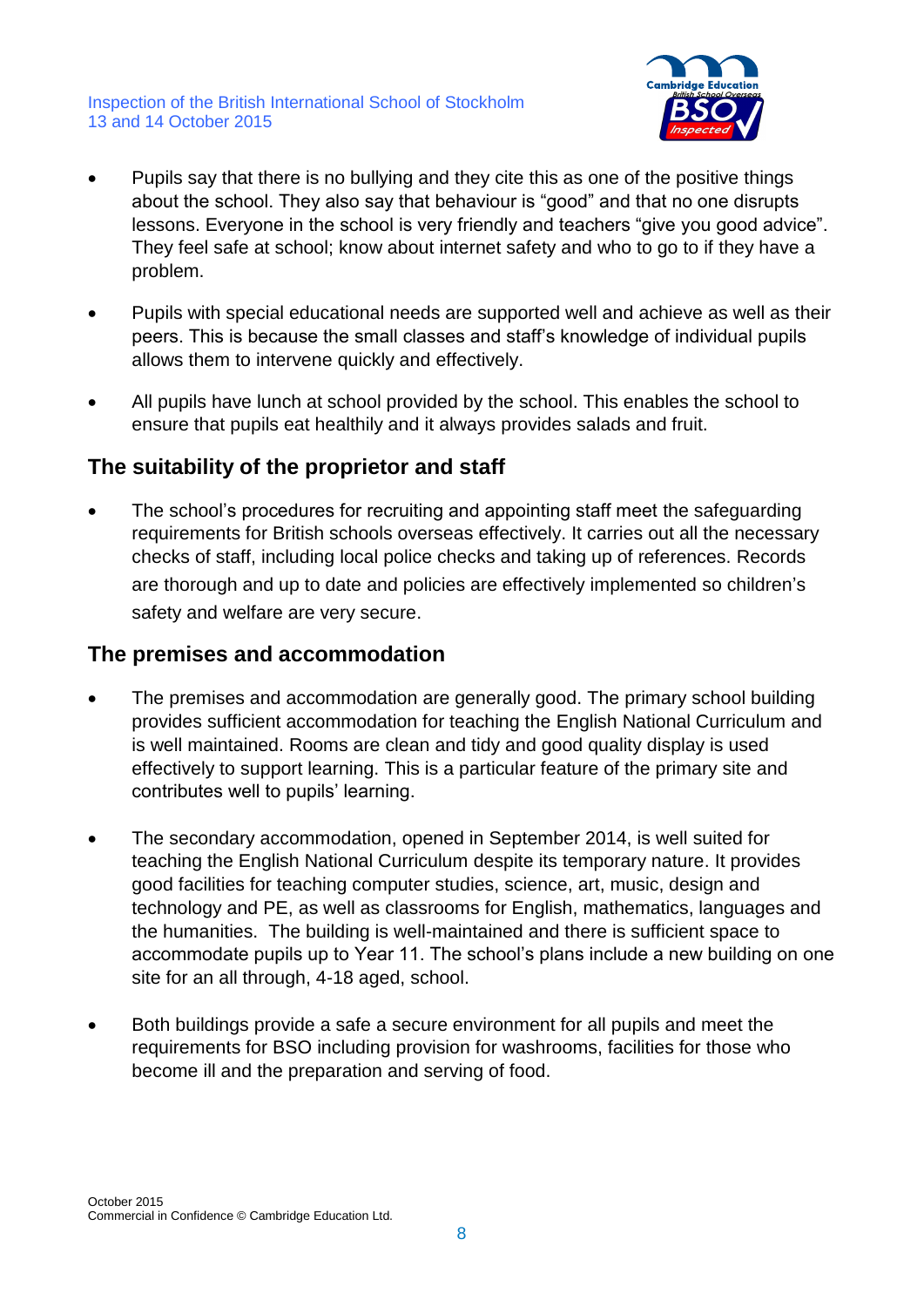

#### **The provision of information for parents, carers and others**

- The school provides parents with a wide range of information and guidance and meets the requirements for British schools overseas. For example, the school's web site includes information about the staff, the Board of Governors and the Parent Teacher Association. It also includes a number of documents that set out its vision, approach to learning, governance and curriculum. There are a number of policies available through the web site.
- Links with parents are good. Parents are able to meet with teachers to discuss their children's progress regularly and receive annual reports up to Key Stage 3, and termly reports thereafter, that are clear and informative. News about school and community activities is thorough and easily accessible via the school's website. The weekly newsletters are very informative and contribute effectively to the maintaining of good relationships with parents.
- The effectiveness of the school's relationship with its parents was illustrated during the inspection by the Year 3 parent afternoon. Almost all parents attended as pupils showed the work they had completed as part of their project work. This was very effective in involving parents in the work of the school and giving them information about the achievement of their children.

#### **The school's procedures for handling complaints**

• The school has a comprehensive complaints policy available on its website. In practice, there are very few complaints because of the strong relationships with parents. If there are any concerns it is nearly always possible to deal with them informally. However, the policy provides very clear procedures for a formal complaint to be made in writing within well-defined timescales. As a result, the school meets the BSO requirements for handling complaints in full.

## **Leadership and management of the school**

 The school's mission to *"nurture a responsible, reflective, respectful and globallyminded community of lifelong learners who demonstrate high levels of achievement whilst maximising personal, social, physical and academic development in an environment of positive challenge"* is promoted very effectively. As a result, leaders, including middle leaders and the chair of the board of governors, have created a distinctive team approach to leadership. The clear sense of purpose and positive climate has a strong influence over the school's direction and decision-making. Pupils' good academic achievements, the very high standard of their personal development and the improvements since the last inspection are all evidence of the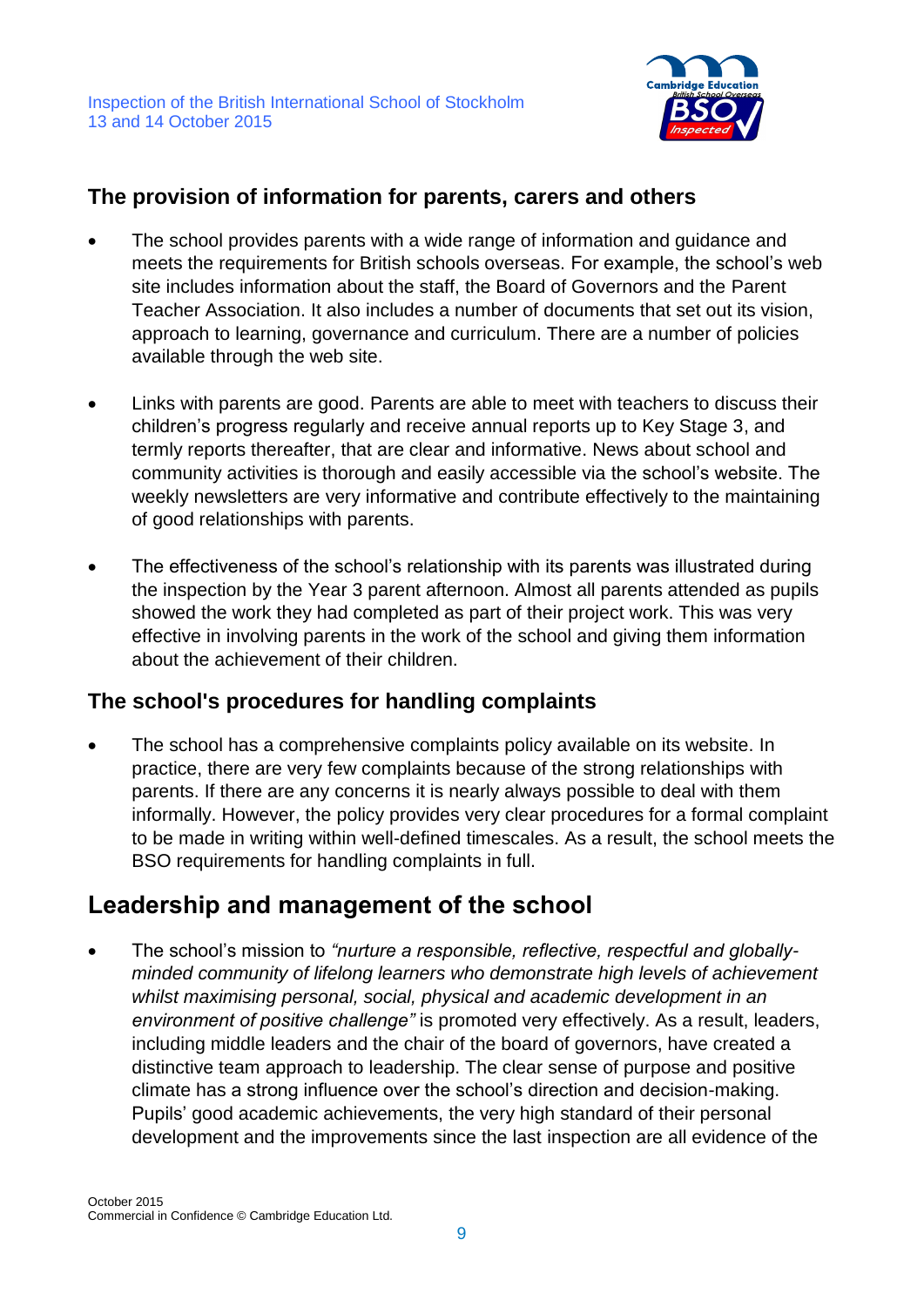

success of the way in which the school is led and of the capacity for further improvement.

- Middle leaders have a very secure understanding of the school's priorities and areas for development, and the role they play in promoting pupils' learning successfully. For example, leaders understand the need to recruit more teachers with the expertise and age-appropriate subject knowledge to cater for an all-age school. Middle leaders carry out their responsibilities effectively in relation to promoting pupils' achievement in their subject area. However, the opportunity to promote pupils' understanding of life in modern Britain through their teaching is sometimes missed.
- Assessment information is used very well to track pupils' progress and those who are underachieving. This enables teachers to adapt their teaching to suit the specific needs of the pupils and is one of the reasons why progress is good. It also shows that the school is promoting equality of opportunity effectively.
- The school has a good range of assessment data to monitor and evaluate its performance especially in English and mathematics. It has an accurate picture of the trends in its performance over time as well as the achievements of pupils currently at the school. It uses this systematically to understand how well the curriculum is working and to make adjustments if necessary. For example, the school is aware that pupils' writing skills need further development and are focusing on areas such as punctuation, spelling and grammar. This is having a positive impact on their literacy skills.
- Senior leaders have a secure understanding of the quality of teaching and those lessons that were observed jointly with inspectors show that their judgements are accurate. Leaders' accurate knowledge of teaching quality is used well to support individual teacher's professional development. The commercial curriculum schemes used by the school provide an additional opportunity for professional development and contribute well to improvement.
- The early years is led very well and ensures that children make good progress in developing their skills. As a result, those pupils who start school aged 4 move into Year 1 with appropriate English language skills. Children's progress is monitored regularly and thoroughly and shows clear evidence that children are making at least good progress with literacy and communication.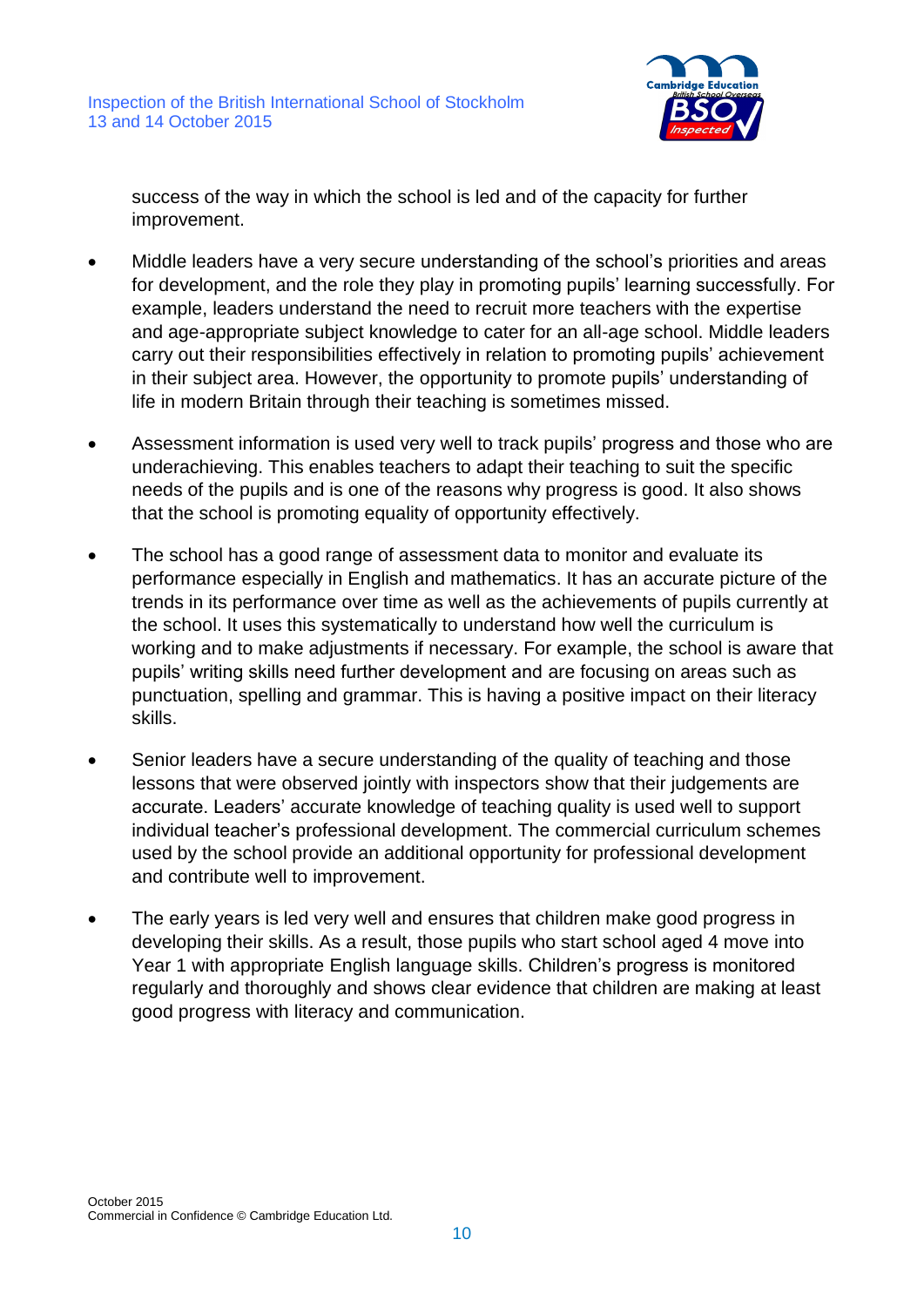

# **Glossary of terms**

## **What inspection judgements mean**

| Grade   | <b>Judgement</b> | <b>Description</b>                                                                                                                                                                                                               |
|---------|------------------|----------------------------------------------------------------------------------------------------------------------------------------------------------------------------------------------------------------------------------|
| Grade 1 | Outstanding      | These features are highly effective. An outstanding<br>school provides exceptionally well for all its pupils'<br>needs.                                                                                                          |
| Grade 2 | Good             | These are very positive features of a school. A<br>school that is good is serving its pupils well.                                                                                                                               |
| Grade 3 | Satisfactory     | These features are of reasonable quality. A<br>satisfactory school is providing adequately for its<br>pupils.                                                                                                                    |
| Grade 4 | Inadequate       | These features are not of an acceptable standard.<br>An inadequate school needs to make significant<br>improvement in order to meet the needs of its<br>pupils. Ofsted inspectors will make further visits<br>until it improves. |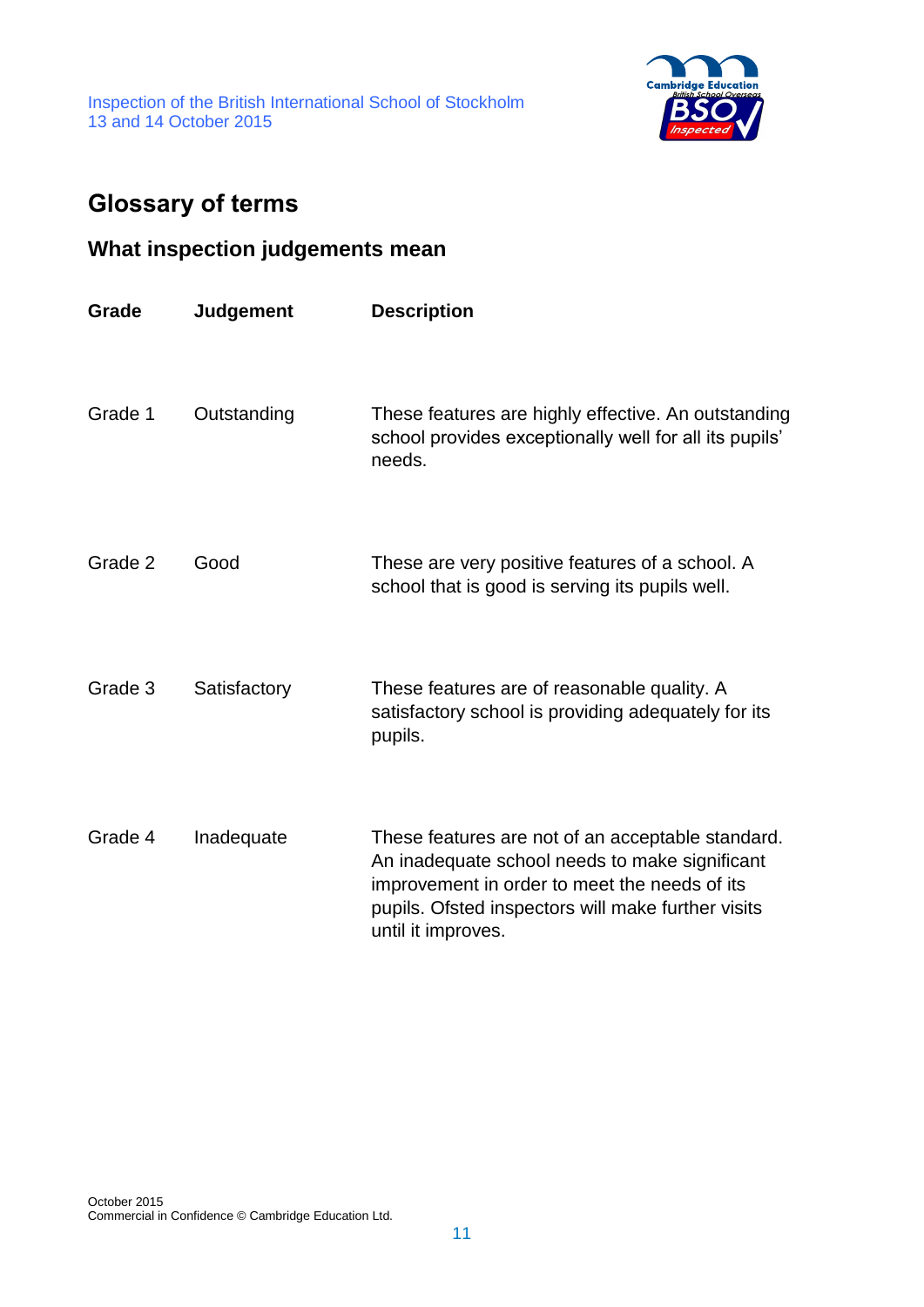

## **Common terminology used by inspectors**

| Achievement:                  | the progress and success of a pupil in their learning,<br>development or training.                                                                                                                                     |
|-------------------------------|------------------------------------------------------------------------------------------------------------------------------------------------------------------------------------------------------------------------|
| Attainment:                   | the standard of the pupils' work shown by test and<br>examination results and in lessons.                                                                                                                              |
| Capacity to improve:          | the proven ability of the school to continue improving.<br>Inspectors base this judgement on what the school has<br>accomplished so far and on the quality of its systems to<br>maintain improvement.                  |
| Leadership and management:    | the contribution of all the staff with responsibilities, not<br>just the headteacher, to identifying priorities, directing<br>and motivating staff and running the school.                                             |
| Learning:                     | how well pupils acquire knowledge, develop their<br>understanding, learn and practise skills and are<br>developing their competence as learners.                                                                       |
| <b>Overall effectiveness:</b> | inspectors form a judgement on a school's overall<br>effectiveness based on the findings from their inspection<br>of the school.                                                                                       |
| Progress:                     | the rate at which pupils are learning in lessons and over<br>longer periods of time. It is often measured by<br>comparing the pupils' attainment at the end of a key<br>stage with their attainment when they started. |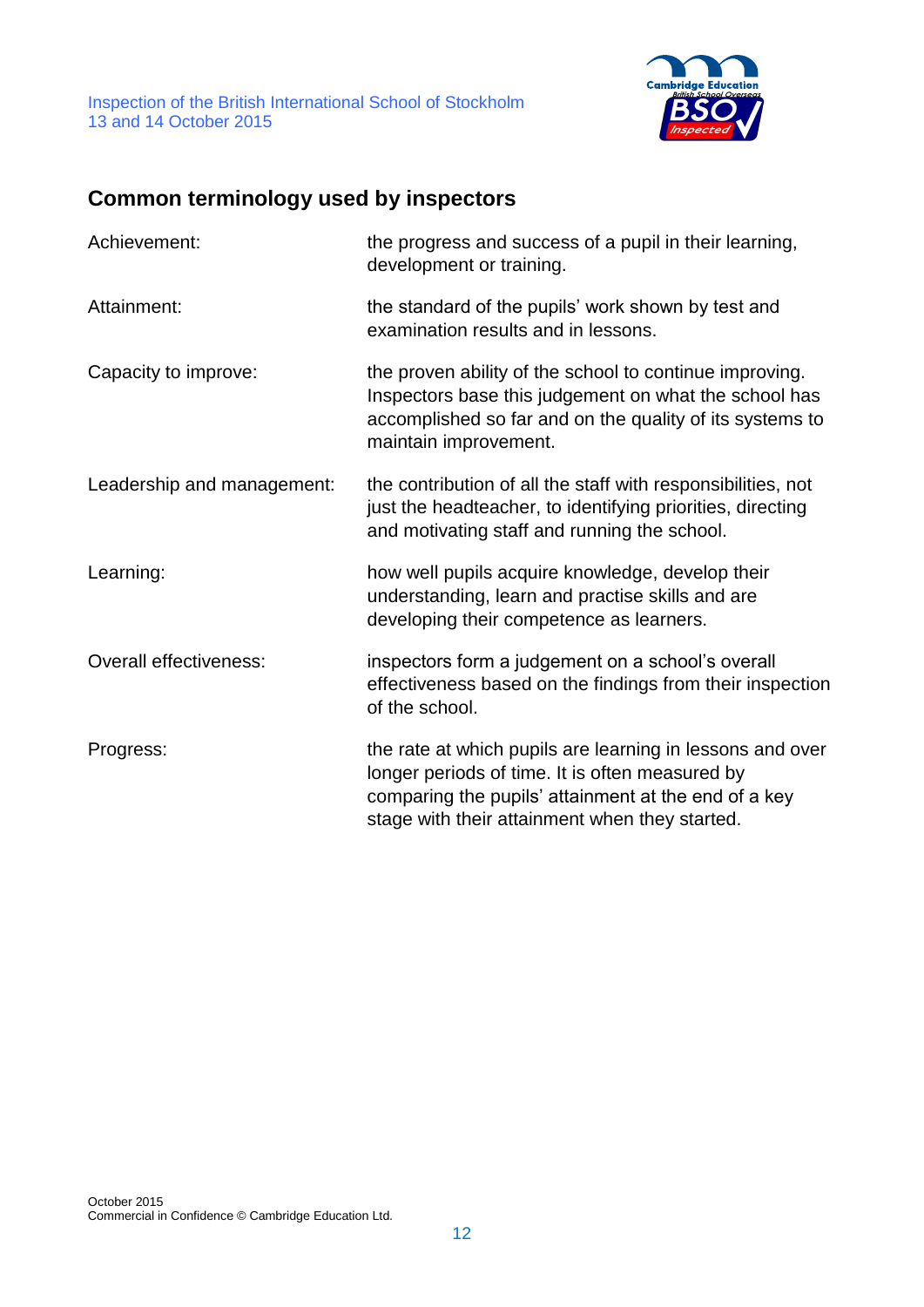

# **Inspection judgements**



#### **The quality of education**

| Overall quality of education                                         |  |  |
|----------------------------------------------------------------------|--|--|
| How well the curriculum and other activities meet the range of needs |  |  |
| How effective teaching and assessment are in meeting the full range  |  |  |
| How well pupils make progress in their learning                      |  |  |

#### **Pupils' spiritual, moral, social and cultural development**

| Quality of provision for pupils' spiritual, moral, social and cultural |  |  |
|------------------------------------------------------------------------|--|--|
| The behaviour of pupils                                                |  |  |

#### **Welfare, health and safety of pupils**

| The overall welfare, health and safety of pupils |  |  |
|--------------------------------------------------|--|--|
|                                                  |  |  |

#### **Leadership and management**

| The quality of leadership and management |  |  |
|------------------------------------------|--|--|